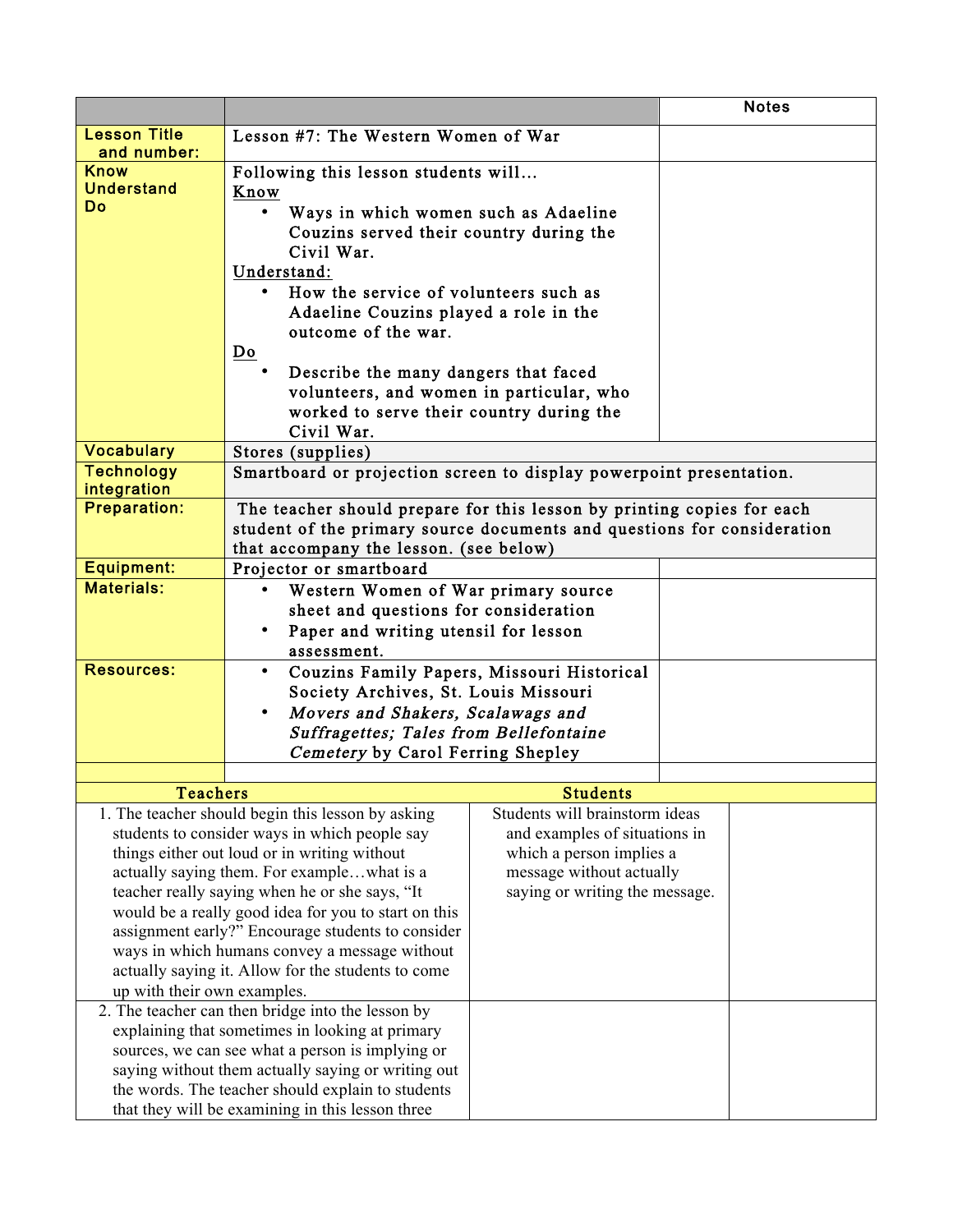| documents that express the danger facing citizens,<br>particularly women and volunteers, during the<br>war, without actually spelling the dangers out.                                                                                                                                                                                                                                                                                                                                                                                   |                                                                                                                                                                                                       |  |
|------------------------------------------------------------------------------------------------------------------------------------------------------------------------------------------------------------------------------------------------------------------------------------------------------------------------------------------------------------------------------------------------------------------------------------------------------------------------------------------------------------------------------------------|-------------------------------------------------------------------------------------------------------------------------------------------------------------------------------------------------------|--|
| 3. After the introduction to the lesson, the teacher<br>should use the St. Louis, the Civil War and<br>a Cemetery powerpoint to introduce students to<br>Adeline Couzins and her role during the Civil<br>War.                                                                                                                                                                                                                                                                                                                           | Students should take notes as<br>needed on the information of<br>women during the war.                                                                                                                |  |
| 4. Once students have learned about Adaeline<br>Couzins and her important role in Civil War<br>society, provide students with the Western<br>Women of War primary source documents and<br>questions for consideration (see below). Instruct<br>students to analyze these documents, together or<br>alone, and answer the questions that follow. It is<br>important that students think closely about what<br>the letter is NOT saying about the dangers that<br>face Mrs. Couzins and her friends on their mission<br>to help the union. | Students will work individually<br>or in pairs to analyze the<br>written and unwritten dangers<br>that faced Mrs. Couzins and<br>her friends while they were<br>serving the union troops.             |  |
| 5. After the students have analyzed the sources and<br>answered the questions for consideration, the<br>teacher should instruct them to individually<br>complete the Lesson Assessment which requires<br>them to convert the information that they have<br>acquired from the past into a modern textual<br>format in their own words. Students should<br>include in their text the dangers to Mrs. Couzins<br>that they feel were not clearly mentioned in the<br>written letter.                                                        | Students will demonstrate the<br>knowledge they have gained<br>from the primary source<br>analysis by rewriting the letter<br>from Mr. Hazard in the form<br>of a text message in their own<br>words. |  |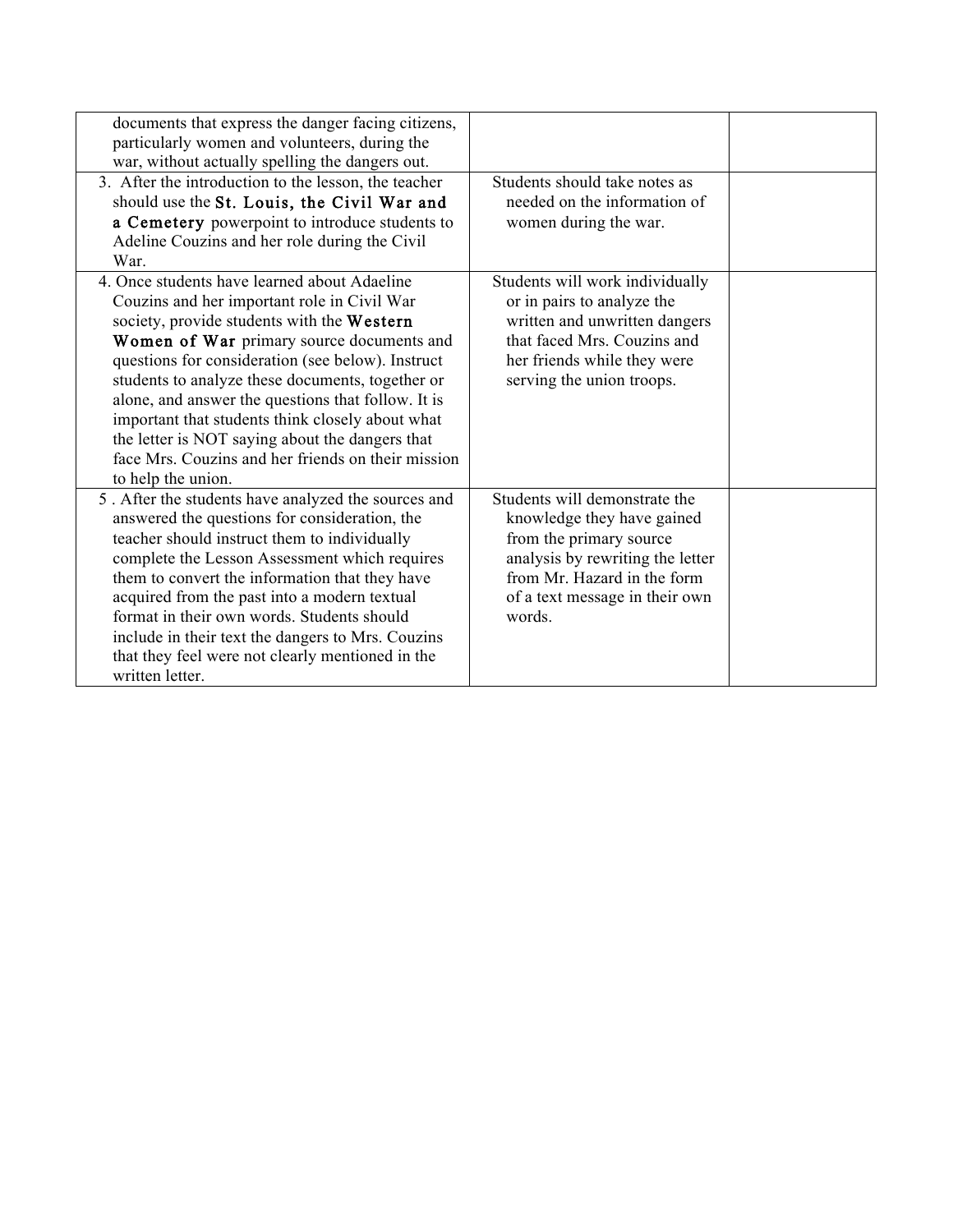## The Western Women of War



 Directions: After the formation of the Western Sanitary Commission, every effort was made to help the soldiers who suffered injuries and illness during the war. In 1863, Adaline Couzins decided to serve her country by assisting the Sanitary Commission in their goals. Her husband, James, had just been named Mayor of the Police Batalion in St. Louis by Governor Hamilton Gamble, and Adaline and five of her friends were selected to provide a great service to the union even at a risk to their own lives. Read and analyze the primary sources below to evaluate the heroism of Adeline and her friends through their service during the war.

> Rooms Western Sanitary Commission Feb.  $11^{th}$ , 1863

## A.W. Plattenberg, Esq Sgt. Western Sanitary Commission

## My Dear Sir,

 Mrs. Couzins proceeds to the vicinity of Vicksburg in charge of stores belonging to this commission and accompanied by five other ladies.

They are to act as nurses on boats travelling North with sick and wounded men, in parties of two. Each one having three lock boxes of stores (supplies) in her charge.

 Be so good as to offer them every facility in your power to enable them to carry out their humane purpose and supply them with any goods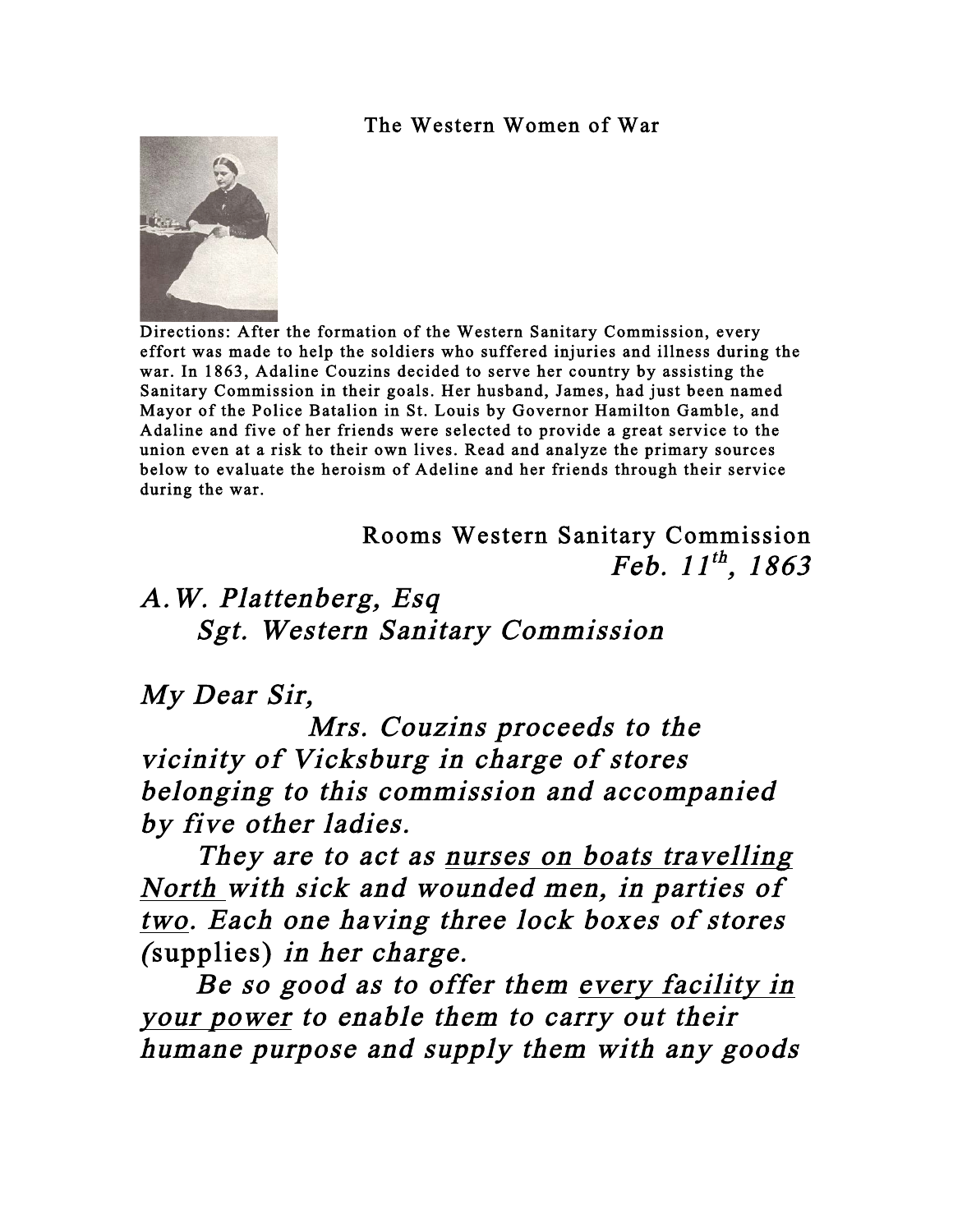needed for use in the hospital boats that is not in their own stock.

Very truly your

friend,

 R.R. Hazard Acting President, Western Sanitary

Comm.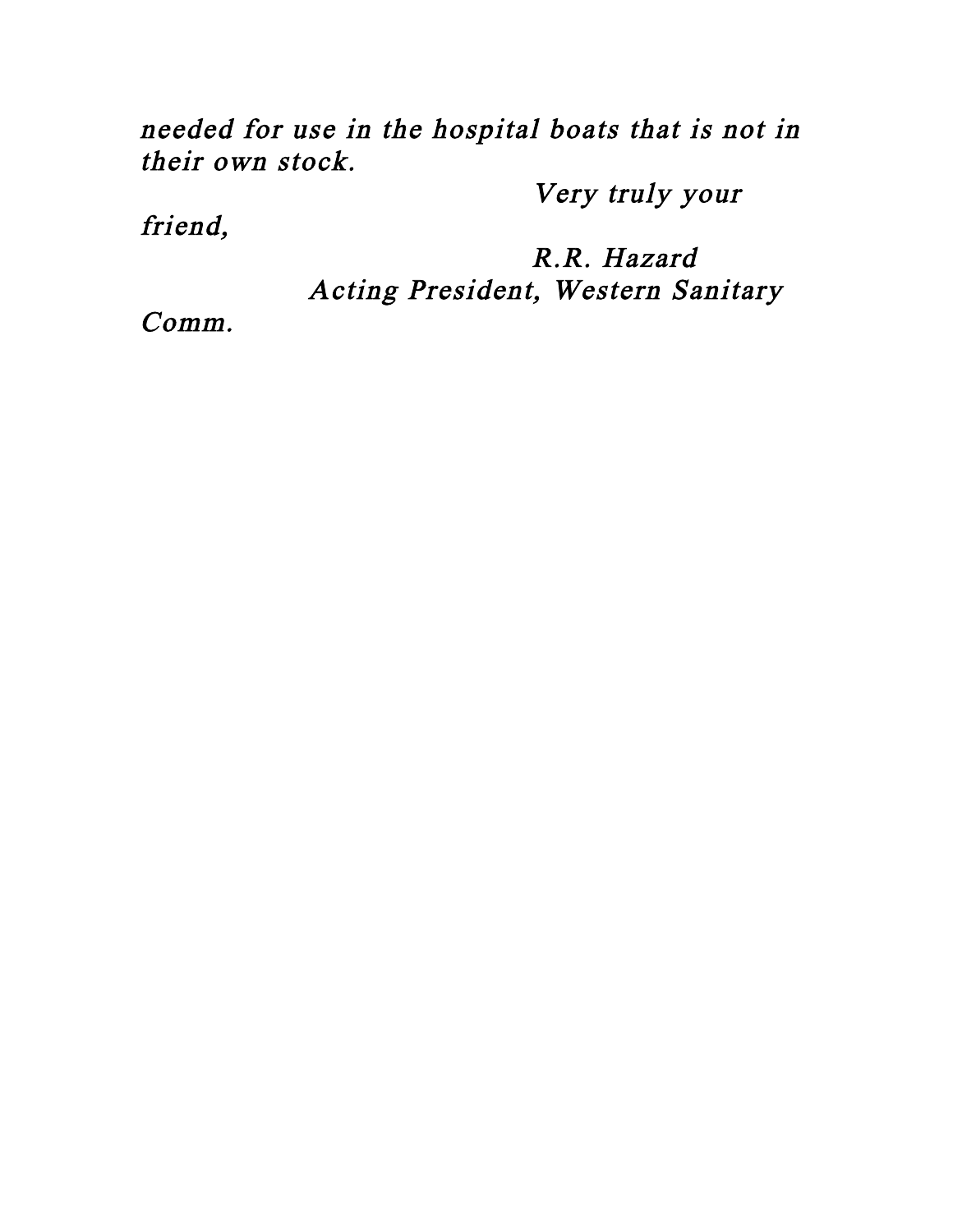Office of Western Sanitary Commission, Suint Louis, Mo., Tely 10. 1862. Mr Curigin, Lady Volunteer has been detailed to service in the hospital boats. from Vickshung water Hospital. N. B. If the place of service is changed, a new Certificate RRAagard will be issued. Present this Order at the R.R. Office before entering the Cars. Selvacy17 186 SAVE 1240 St. Louis Pass Mrs Couzino, Mrs Crashaw A Hospital Cairo Major Genl. Halleck Signature of Officer issuing the Order A. Q. M. on Supt. Transportation This Order is not transferable.

Questions to consider: